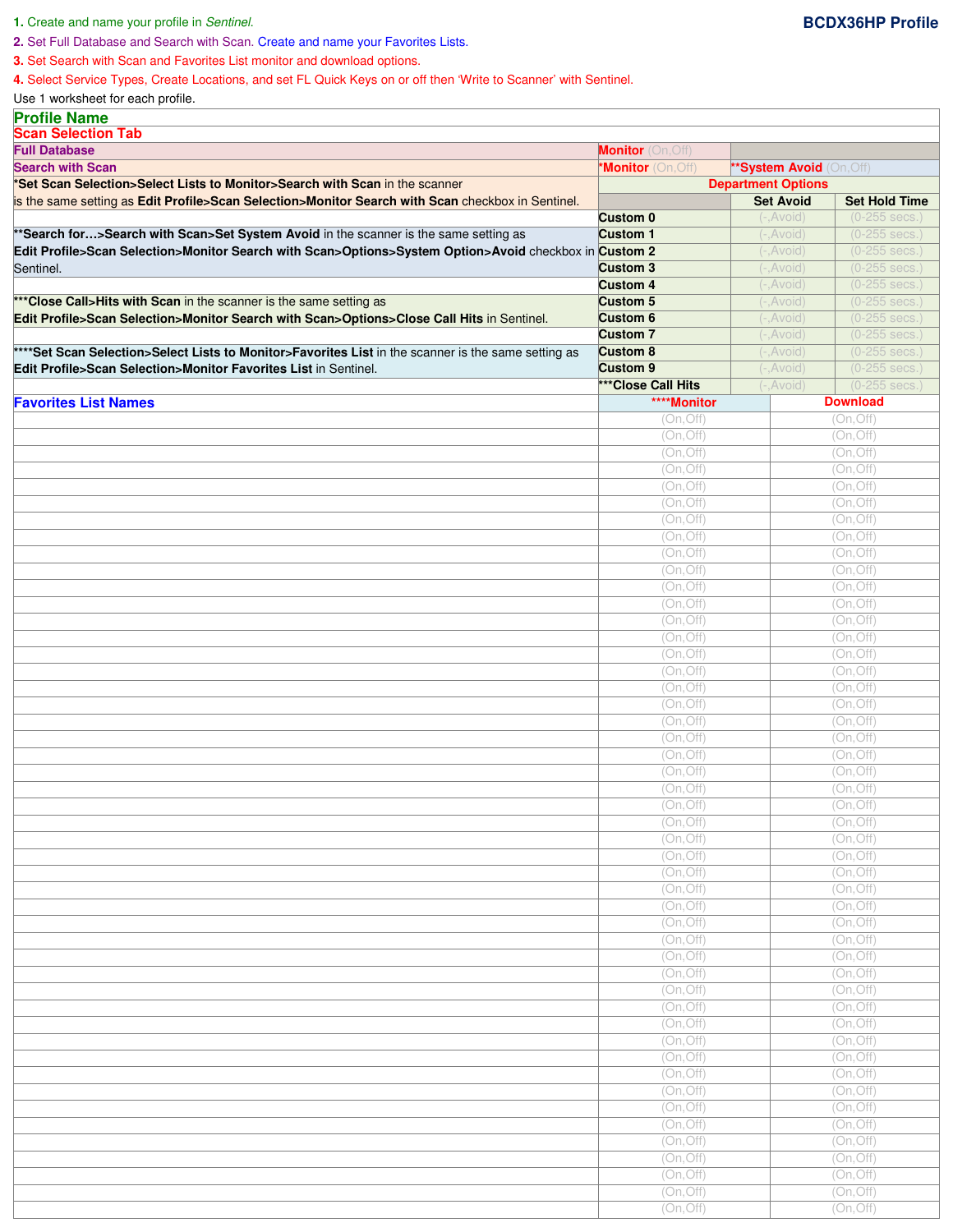| <b>Service Types Tab</b> |           |                            |          |
|--------------------------|-----------|----------------------------|----------|
| <b>Service Type</b>      |           | <b>Service Type</b>        |          |
| Aircraft                 | (On, Off) | <b>Multi-Tac</b>           | On, Off) |
| <b>Business</b>          | (On, Off) | <b>Multi-Talk</b>          | On, Off) |
| <b>Corrections</b>       | (On, Off) | Other                      | On, Off) |
| <b>Emergency Ops</b>     | On, Off)  | <b>Public Works</b>        | On, Off) |
| <b>EMS Dispatch</b>      | (On, Off) | Railroad                   | On, Off) |
| <b>EMS-Tac</b>           | (On, Off) | <b>Schools</b>             | On, Off) |
| <b>EMS-Talk</b>          | (On, Off) | <b>Security</b>            | On, Off) |
| Federal                  | (On, Off) | Transportation             | On, Off) |
| <b>Fire Dispatch</b>     | On, Off)  | <b>Utilities</b>           | On, Off) |
| Fire-Tac                 | (On, Off) | <b>Custom Service Type</b> |          |
| <b>Fire-Talk</b>         | (On, Off) | Custom 1                   | On, Off) |
| Ham                      | On, Off)  | Custom 2                   | On, Off) |
| Hospital                 | (On,Off)  | Custom 3                   | On, Off) |
| Interop                  | (On, Off) | Custom 4                   | On, Off) |
| <b>Law Dispatch</b>      | On, Off)  | Custom 5                   | On, Off) |
| Law-Tac                  | (On,Off)  | Custom 6                   | On, Off) |
| <b>Law Talk</b>          | (On, Off) | Custom 7                   | On, Off) |
| <b>Media</b>             | (On, Off) | Custom 8                   | On, Off) |
| <b>Military</b>          | (On,Off)  | <b>Racing Officials</b>    | On, Off) |
| <b>Multi-Dispatch</b>    | (On, Off) | <b>Racing Teams</b>        | On, Off) |

| <b>Location Settings Tab</b> |  |  |
|------------------------------|--|--|

| <b>Location Name</b> | Longitude | Latitude | Range |
|----------------------|-----------|----------|-------|
|                      |           |          |       |
|                      |           |          |       |
|                      |           |          |       |
|                      |           |          |       |
|                      |           |          |       |
|                      |           |          |       |
|                      |           |          |       |
|                      |           |          |       |
|                      |           |          |       |
|                      |           |          |       |
|                      |           |          |       |
|                      |           |          |       |
|                      |           |          |       |
|                      |           |          |       |
|                      |           |          |       |
|                      |           |          |       |
|                      |           |          |       |
|                      |           |          |       |
|                      |           |          |       |

٦

|               | (Favorites List) Quick Key Status Tab |               |           |               |          |               |          |
|---------------|---------------------------------------|---------------|-----------|---------------|----------|---------------|----------|
| Key 00        | 'On.Off)                              | <b>Key 25</b> | (On, Off) | <b>Key 50</b> | On.Off)  | Key 75        | On.Off)  |
| Key 01        | On, Off)                              | <b>Key 26</b> | (On, Off) | Key 51        | On, Off) | Key 76        | On, Off) |
| Key 02        | (On,Off)                              | <b>Key 27</b> | (On,Off)  | Key 52        | On, Off) | Key 77        | On, Off) |
| <b>Key 03</b> | On, Off)                              | <b>Key 28</b> | On, Off)  | <b>Key 53</b> | On, Off) | Key 78        | On, Off) |
| Key 04        | On, Off)                              | <b>Key 29</b> | (On, Off) | <b>Key 54</b> | On, Off) | <b>Key 79</b> | On, Off) |
| <b>Key 05</b> | On, Off)                              | <b>Key 30</b> | On, Off)  | Key 55        | On, Off) | Key 80        | On, Off) |
| Key 06        | On, Off)                              | Key 31        | (On, Off) | Key 56        | On, Off) | Key 81        | On, Off) |
| <b>Key 07</b> | On, Off)                              | <b>Key 32</b> | (On, Off) | <b>Key 57</b> | On, Off) | <b>Key 82</b> | On, Off) |
| Key 08        | On, Off)                              | <b>Key 33</b> | (On, Off) | <b>Key 58</b> | On, Off) | <b>Key 83</b> | On, Off) |
| <b>Key 09</b> | On, Off)                              | <b>Key 34</b> | (On, Off) | <b>Key 59</b> | On, Off) | Key 84        | On, Off) |
| Key 10        | On, Off)                              | <b>Key 35</b> | (On, Off) | <b>Key 60</b> | On, Off) | <b>Key 85</b> | On, Off) |
| Key 11        | On, Off)                              | <b>Key 36</b> | (On, Off) | Key 61        | On, Off) | <b>Key 86</b> | On, Off) |
| <b>Key 12</b> | On, Off)                              | Key 37        | On, Off)  | Key 62        | On, Off) | <b>Key 87</b> | On, Off) |
| Key 13        | On, Off)                              | <b>Key 38</b> | (On, Off) | <b>Key 63</b> | On, Off) | Key 88        | On, Off) |
| Key 14        | On, Off)                              | <b>Key 39</b> | (On, Off) | <b>Key 64</b> | On, Off) | <b>Key 89</b> | On, Off) |
| <b>Key 15</b> | On, Off)                              | <b>Key 40</b> | (On, Off) | <b>Key 65</b> | On, Off) | <b>Key 90</b> | On, Off) |
| Key 16        | On, Off)                              | Key 41        | (On, Off) | Key 66        | On, Off) | <b>Key 91</b> | On, Off) |
| Key 17        | On, Off)                              | <b>Key 42</b> | (On.Off)  | Key 67        | On, Off) | <b>Key 92</b> | On, Off) |
| Key 18        | On.Off)                               | Key 43        | (On, Off) | <b>Key 68</b> | On, Off) | <b>Key 93</b> | On, Off) |
| Key 19        | On, Off)                              | <b>Key 44</b> | (On, Off) | Key 69        | On, Off) | <b>Key 94</b> | On, Off) |
| Key 20        | On, Off)                              | <b>Key 45</b> | (On, Off) | <b>Key 70</b> | On, Off) | <b>Key 95</b> | On, Off) |
| Key 21        | On, Off)                              | <b>Key 46</b> | (On, Off) | Key 71        | On, Off) | <b>Key 96</b> | On, Off) |
| Key 22        | On, Off)                              | <b>Key 47</b> | (On, Off) | <b>Key 72</b> | On, Off) | Key 97        | On, Off) |
| Key 23        | On, Off)                              | <b>Key 48</b> | (On, Off) | Key 73        | On, Off) | <b>Key 98</b> | On, Off) |
| <b>Key 24</b> | (On, Off)                             | <b>Key 49</b> | (On, Off) | <b>Key 74</b> | On, Off) | <b>Key 99</b> | On, Off) |